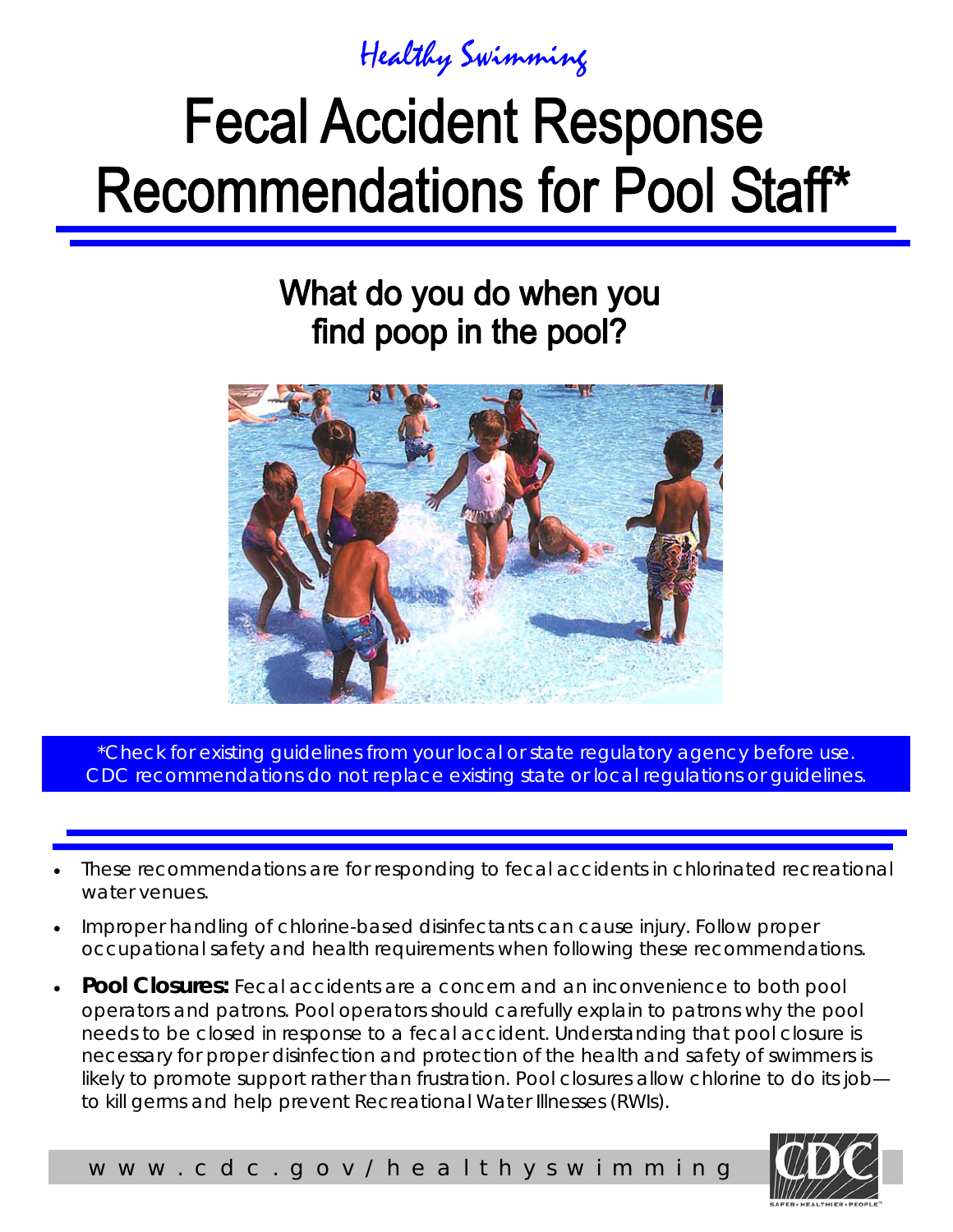### Important background info...

#### WHAT ARE RECREATIONAL WATER ILLNESSES (RWIs)?

What is the first thing that pops into your head when you think about water safety? Drowning? Slipping? Lightning? All good answers, and all are very important. But, did you know that germs can contaminate swimming water? These germs cause RWIs that have made many people sick.

RWIs are caused by germs such as "Crypto" (KRIP-toe), short for *Cryptosporidium*, *Giardia*  (gee-ARE-dee-uh), *E. coli* 0157:H7, and *Shigella* (Shi-GEL-uh).

#### HOW ARE RWIs SPREAD?

RWIs are spread by swallowing pool water that has been contaminated with fecal matter. How? If someone has diarrhea, that person can easily contaminate the pool. Think about it. Pool water is shared by every swimmer. Really, it's communal bathing water. It's not sterile. It's not drinking water.

The good news is that germs causing RWIs are killed by chlorine. However, chlorine doesn't work right away. It takes time to kill germs and some germs like Crypto can live in pools for days. Even the best maintained pools can spread illness.

#### SHOULD ALL FECAL ACCIDENTS BE TREATED THE SAME? **Chlorinated Water\***

No. A diarrheal fecal accident is a higher-risk event than a formed stool accident. With most diarrheal illnesses, the number of infectious germs found in each bowel movement decreases as the diarrhea stops and the person's bowel movements return to normal. Therefore, a formed stool is probably less of a risk than a diarrheal accident that you may not see.

A formed stool may contain no germs, a few, or many that can cause illness. You won't know. The germs that may be present are less likely to be released into the pool because they are mostly contained within the stool. However, formed stool also protects germs inside from being exposed to the chlorine in the pool, so prompt removal is necessary.

### **Germ Inactivation Time for**

| Germ                                   | Time                                              |
|----------------------------------------|---------------------------------------------------|
| E. coli $O157$ :H7<br><b>Bacterium</b> | Less than 1 minute                                |
| Hepatitis A<br>Virus                   | About 16 minutes                                  |
| Giardia<br>Parasite                    | About 45 minutes                                  |
| Crypto<br>Parasite                     | About 15,300 minutes<br>or 10.6 days <sup>t</sup> |

#### SHOULD YOU TREAT A FORMED FECAL ACCIDENT AS IF IT CONTAINS CRYPTO?

No. In 1999, pool staff volunteers from across the country collected almost 300 samples from fecal accidents that occurred at waterparks and pools.¶ CDC then tested these samples for Crypto and *Giardia*. None of the sampled fecal accidents tested positive for Crypto, but *Giardia* was found in 4.4% of the samples collected. These results suggest that formed fecal accidents pose only a very small Crypto threat but should be treated as a risk for spreading other germs (such as *Giardia*). Remember a diarrheal fecal accident is considered to be a higher-risk event than a formed-stool fecal accident.

<sup>\* 1</sup> ppm (1mg/L) chlorine at pH 7.5 and 77°F (25°C).

<sup>†</sup> Shields, JM; Arrowood, MJ; Hill, VR and Beach, MJ. (2007) Inactivation of *Cryptosporidium parvum* under chlorinated recreational water conditions. Journal of Water and Health. In Press.

<sup>¶</sup> Prevalence of Parasites in Fecal Material from Chlorinated Swimming Pools — United States, 1999 (2001) MMWR Morb Mortal Wkly Rep (20):410–2.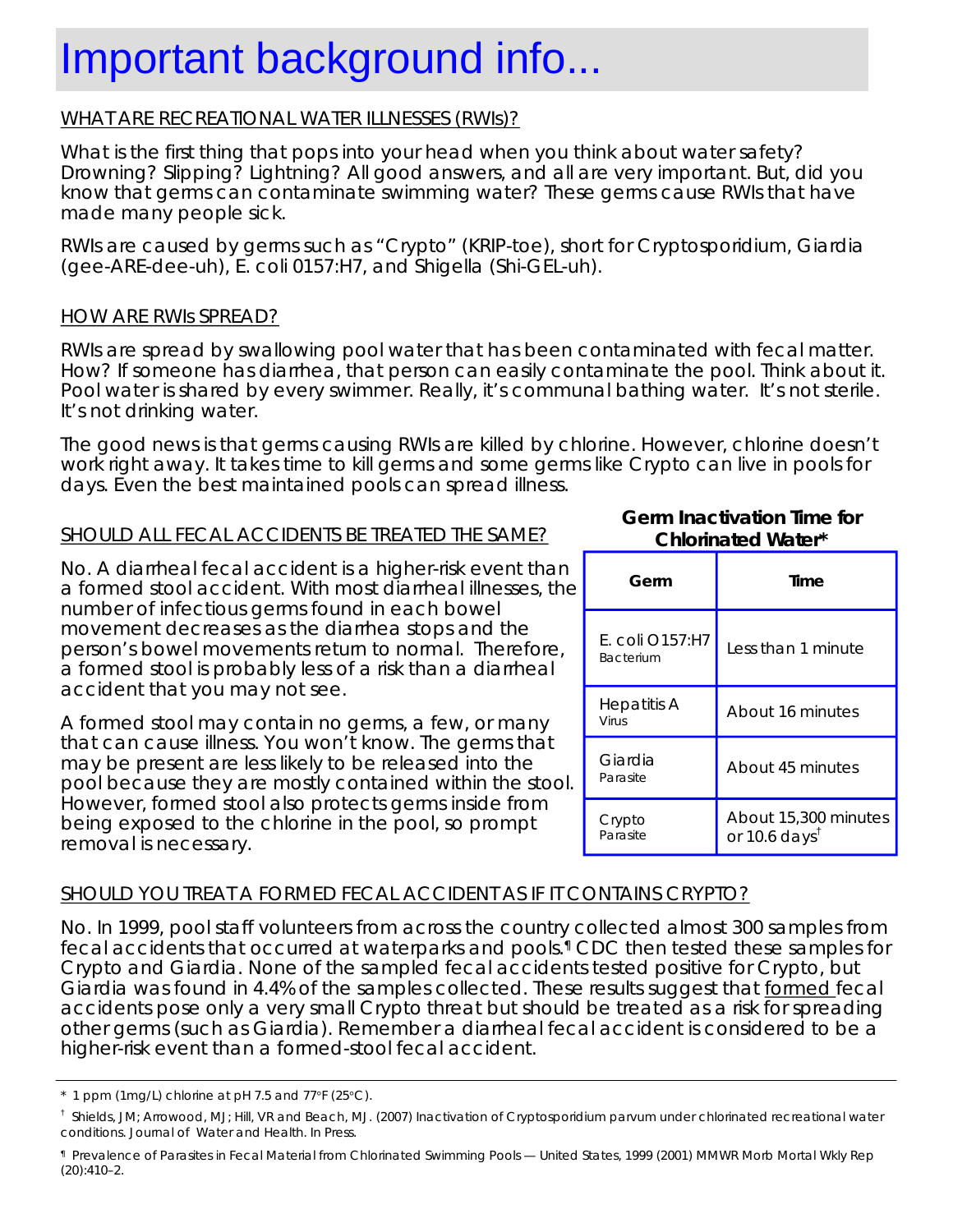## What do I do about...

### formed stool in the pool? **a** diarrhea in the pool?

Formed stools can act as a container for germs. If the fecal matter is solid, removing the feces from the pool without breaking it apart will limit the degree of pool contamination. In addition, RWIs ill with diarrhea has a fecal accident in the pool. are more likely to be spread when someone who is

Those who swim when ill with diarrhea place other swimmers at significant risk for getting sick. Diarrheal contain germs. Therefore, it is important that all pool managers stress to patrons that swimming when ill with diarrhea is an unhealthy pool behavior. accidents are much more likely than formed stool to

- 1. **For both formed-stool and diarrheal fecal accidents**, direct everyone to leave the pool. If you have multiple pools that use the same filter—all pools will have to be shut down. Do not allow anyone to enter the contaminated pool(s) until all decontamination procedures are completed.
- 2. **For both formed-stool and diarrheal fecal accidents**, remove as much of the fecal material as possible using a net or scoop and dispose of it in a sanitary manner. Clean and disinfect the net or scoop (e.g., after cleaning, leave the net or scoop immersed in the pool during disinfection).

VACUUMING STOOL FROM THE POOL IS NOT RECOMMENDED.

- 3. Raise the chlorine to 2 ppm (if less than 2 ppm), and ensure the water's pH is between 7.2-7.5 and temperature is about 77°F (25°C). This chlorine concentration was selected to keep the pool closure time to approximately 30 minutes. Other concentrations or closure times can be used as long as the CT inactivation value\* is kept constant (see next page).
- 4. Maintain the chlorine concentration at 2 ppm, pH 7.2-7.5, for at least 25 minutes before



require higher chlorine chlorine stabilizers,<sup>†</sup> which disinfection. Ensure that the filtration system is operating while the pool reaches and maintains the proper free chlorine concentration during the disinfection process. reopening the pool. State or local regulators may levels in the presence of are known to slow

- 3. Raise the free chlorine concentration to 20 ppm (mg/L)<sup>195</sup> and maintain the water's pH between 7.2-7.5 and temperature at about 77°F (25°C). The chlorine and pH i achieve the CT inactivation value\* of 15,300. Crypto CT **values are based on the inactivation of 99.9% of oocysts. Laboratory studies indicate that this level of Crypto inactivation cannot be reached in the presence of 50 ppm chlorine stabilizer,†\*\* even after 24 hours at 40 ppm free chlorine, pH 6.5 at a temperature of about 77°F (25°C).**  should remain at these levels for at least 12.75 hours to
- 4. Ensure that the filtration system is operating while the pool reaches and maintains the proper chlorine level during disinfection. If necessary, before attempting the professional to determine the feasibility, the most optimal hyperchlorination of any pool, consult an aquatics and practical methods, and needed safety considerations.
- 5. Backwash the filter thoroughly after reaching the CT value. Be sure the effluent is discharged directly to waste and in accordance with state or local regulations. Do not return l the backwash through the filter. Where appropriate, replace the filter media.
- 6. Allow swimmers back into the pool after the required CT l l state or local regulatory authority. value has been achieved and the chlorine level has been returned to the normal operating range allowed by the

Establish a fecal accident log. Document each fecal accident by recording date and time of the event, whether it involved formed stool or diarrhea, and the free chlorine and pH levels at the time or i procedures followed in response to the fecal accident (including the process used to increase chlorine levels if necessary), and the contact time. observation of the event. Before reopening the pool, record the free chlorine and pH levels, the

\* CT inactivation value (or contact time) refers to concentration (C) of free chlorine in ppm multiplied by time (T) in minutes at a specific pH and temperature.

† Chlorine stabilizers include compounds such as cyanuric acid, dichlor, and trichlor.

¶ Many conventional test kits cannot measure free chlorine levels this high. Use chlorine test strips that can measure free chlorine in a range that includes 20 ppm (such as those used in the food industry) or make dilutions with chlorine-free water when using a standard DPD test kit.

§ If pool operators want to use a different chlorine concentration or inactivation time, they need to ensure that CT values always remain the same (see next page for examples of how to accomplish this).

\*\* CDC, unpublished data.